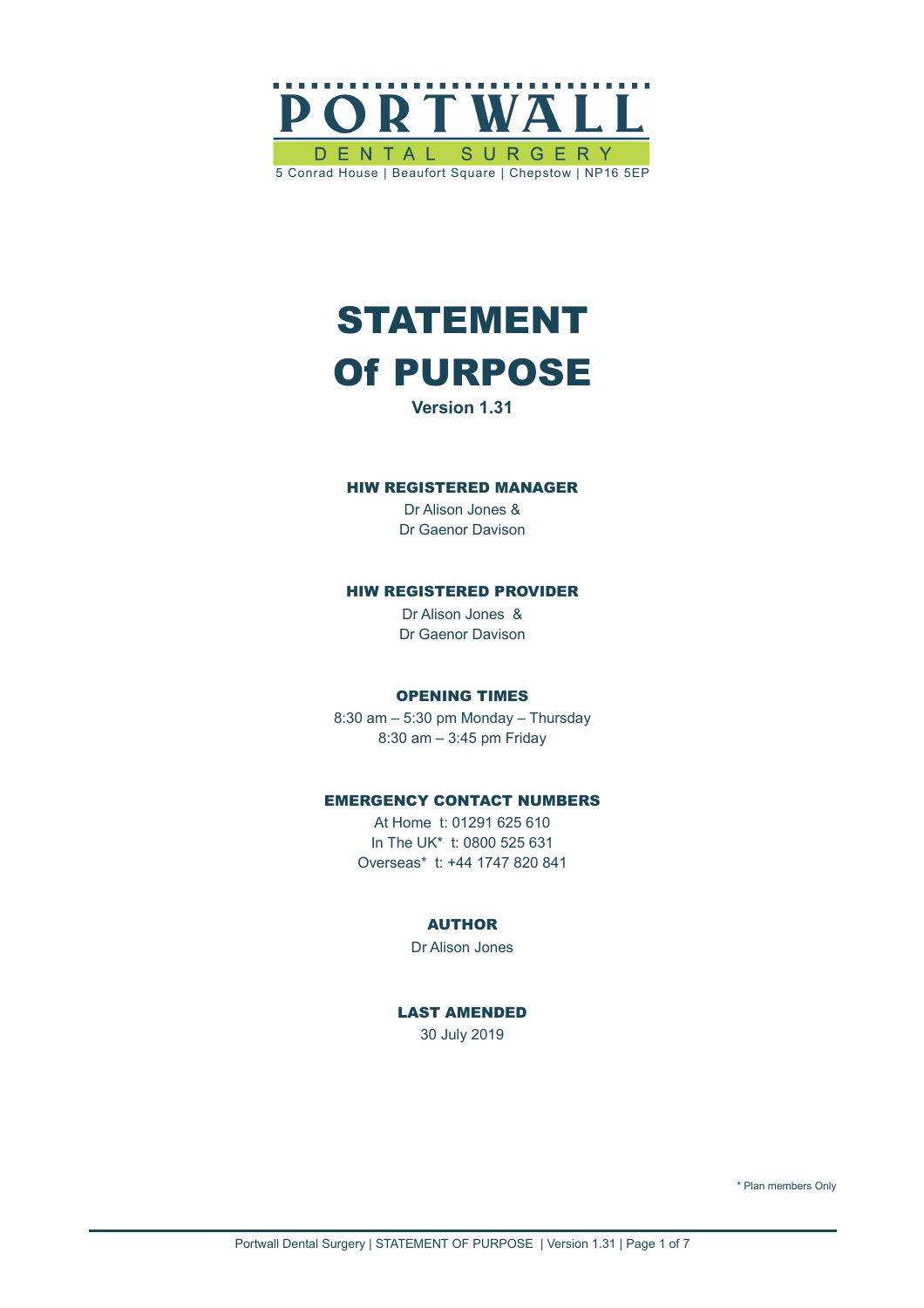## OUR AIMS

- Provide the most competitively priced, high quality private dentistry, care and service in Monmouthshire to plan members and private fee paying patients and their families.
- Use only the highest quality materials and equipment at our modern clinic in Chepstow.
- Adopt a modern, unhurried approach to dentistry and ensure patients needs are always put first.
- Ensure patients are never kept waiting long but are offered longer than industry standard appointment times in order to:
	- Build and establish lasting and trusting relationships with patients and their families.
	- Listen to and consider carefully patients' needs.
	- Educate, explain and discuss ALL suitable treatment options and the importance of oral health.
- Provide and publish a clear, open, and transparent fee structure for plan membership and treatment options.
- Prior to commencing treatment and following detailed discussion provide all patients with a comprehensive written treatment plan and or treatment options for anything other than routine treatments that details contraindications, side effects, what to expect, associated costs, how to pay etc.
- To continually monitor, meet and improve our service / standards through continual training, patient / staff review and feedback.

# REGISTERED MANAGER & RESPONSIBLE INDIVIDUAL

Dr Alison Jones

5 Conrad House Beaufort Square **Chepstow** NP16 5EP 01291 625610 info@portwall.co.uk

Dr Alison Jones is a partner in Portwall Dental Surgery and a registered Dental Surgeon.

Alison graduated from Cardiff School of Dentistry in 1995 after winning numerous awards and prizes including the most outstanding student. With over 20 years clinical experience of general dentistry in Chepstow she has developed an enviable reputation throughout the locality.

Alison continues her professional clinical development by actively following the CPD programme set and monitored by the GDC.

Alison also has 5 years experience of managing a dental practice. She regularly attends events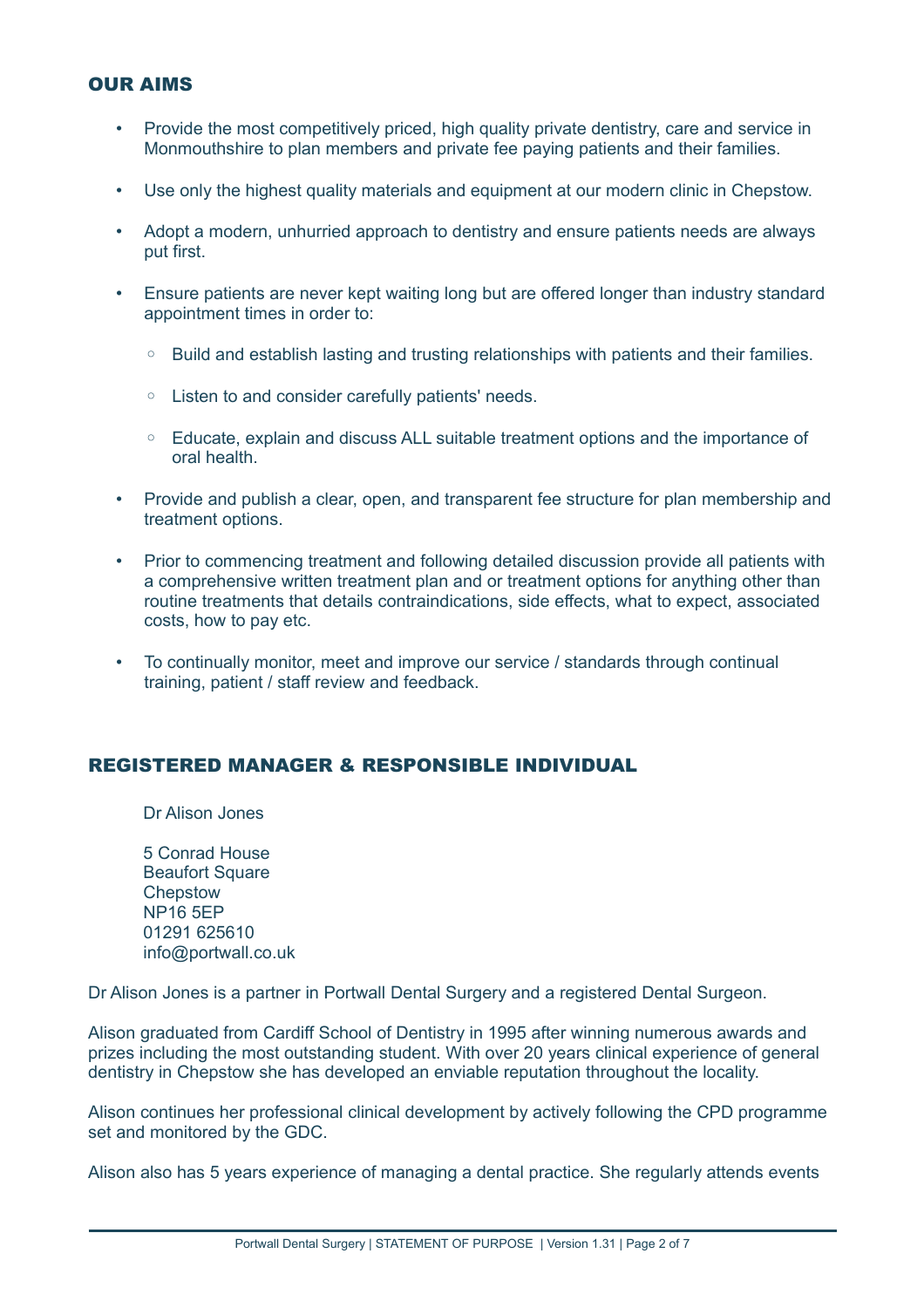organised by her accountants and professional dental organisations etc. to keep her up to date with the demands of running a business.

## REGISTERED MANAGER & RESPONSIBLE INDIVIDUAL

Dr Gaenor Davison

5 Conrad House **Beaufort Square Chepstow** NP16 5EP 01291 625610 info@portwall.co.uk

Dr Gaenor Davison is a partner in Portwall Dental Surgery and a registered Dental Surgeon.

Gaenor has over 30 years clinical experience of general and hospital dentistry. She is a Fellow of the Royal College of Surgeons of Edinburgh and has a special interest in Oral Surgery, Restorative and Cosmetic work and Dental Implants. She actively attends postgraduate training courses to keep up to date with new techniques and guidelines, and is a member of the Association of Dental Implantology.

# ORGANISATIONAL STRUCTURE & STAFF

Portwall Dental Surgery is owned and managed by its partners Dr Alison Jones and Dr Gaenor Davison.

In addition to their clinical commitments Alison and Gaenor are responsible for the day to day running of the practice. They are ably supported by reception staff and an experienced team of dental healthcare professionals who share many years' general dentistry experience. Regular team and one to one meetings are held to discuss or review any issues or ideas and to ensure everyone totally understands their roles and responsibilities and are familiar with changes to best practice and the latest legislation etc.

## **DENTAL SURGEONS**

| Dr Alison Jones<br>BDS (Hons)<br>GDC No. 70647             | Alison graduated from Cardiff School of Dentistry in 1995 after winning<br>numerous awards and prizes including the most outstanding student.<br>With over 20 years clinical experience of general dentistry in Chepstow<br>she has developed an enviable reputation throughout the locality.                                                                                                                                    |
|------------------------------------------------------------|----------------------------------------------------------------------------------------------------------------------------------------------------------------------------------------------------------------------------------------------------------------------------------------------------------------------------------------------------------------------------------------------------------------------------------|
| Dr Gaenor Davison<br>BCh D, BSc, FDS, RCS<br>GDC No. 63741 | Gaenor has over 30 years clinical experience of general and hospital<br>dentistry. She is a Fellow of the Royal College of Surgeons of<br>Edinburgh and has a special interest in Oral Surgery, Restorative and<br>Cosmetic work and Dental Implants. She actively attends postgraduate<br>training courses to keep up to date with new techniques and<br>guidelines, and is a member of the Association of Dental Implantology. |
| Dr Laurence Folland<br>BDS (Hons), MFDS RCPS, DipDSed      | Laurence graduated from Cardiff Dental School in 2010 after which he<br>undertook a further 2 years of postgraduate hospital training. This                                                                                                                                                                                                                                                                                      |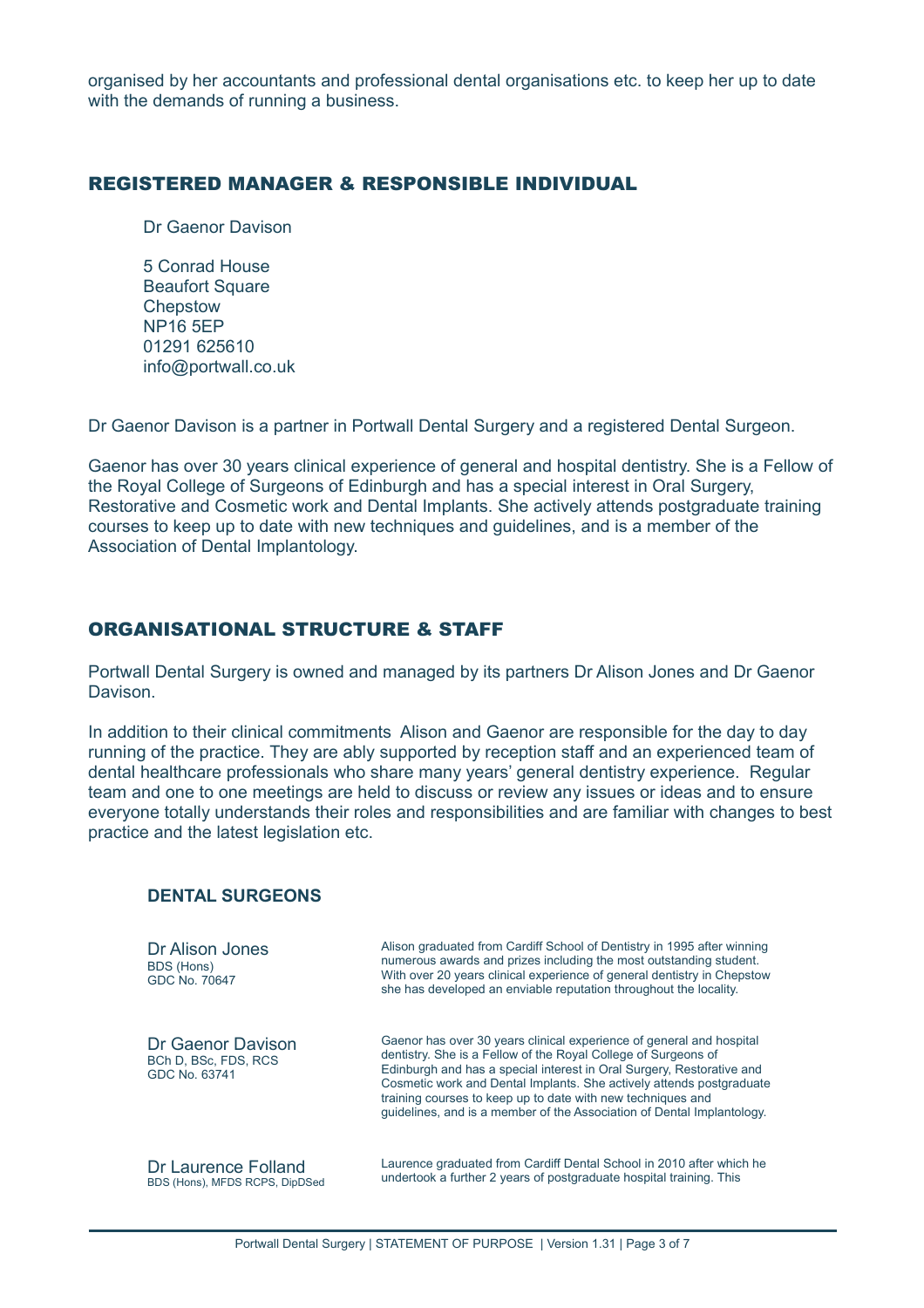GDC No. 210508 included a year working in an Oral and Maxillofacial unit, gaining experience in all areas of facial surgery and undertaking difficult dental extractions. The other year was spent in Paediatrics and Adult Restorative Dentistry. Following this, Laurence has been working in general dental practice. In 2013 he passed his exams to become a Member of the Faculty of Dental Surgery at the Royal College of Physicians and Surgeons of Glasgow.

## **DENTAL HYGIENISTS / THERAPISTS**

| Alison Jennings EDH<br>GDC No. 70647    | Alison qualified as a Dental Hygienist from Cardiff Dental School in<br>2002. She has over 12 years experience working alongside Alison and<br>Gaenor.                                                                                                        |
|-----------------------------------------|---------------------------------------------------------------------------------------------------------------------------------------------------------------------------------------------------------------------------------------------------------------|
| Kirsty Payton BSc<br>GDC No. 149979     | Kirsty qualified as a Dental Hygienist / Therapist from the University of<br>Manchester in 2008. She has worked in a variety of dental practices<br>across South Wales gaining valuable experience as both a Dental<br><b>Hygienist and Dental Therapist.</b> |
| <b>DENTAL NURSES</b>                    |                                                                                                                                                                                                                                                               |
| Deborah Friendship<br>GDC No. 137257    | Deborah started her career as a dental nurse in Chepstow in 1990 and<br>completed the National Certificate for Dental Nurses in 1996. She has<br>worked with Alison and Gaenor for over a decade and is an integral<br>member of the team.                    |
| <b>Sharon Robbins</b><br>GDC No. 137254 | Sharon started her career as a dental nurse in Chepstow and has over<br>30 years experience many years of which have been alongside Alison<br>and Gaenor.                                                                                                     |
| Aneta Duffy<br>GDC No. 269136           | Aneta started her nursing career in 2013 and qualified as a registered<br>dental nurse in 2017 upon which she joined us at Portwall Dental<br>Surgery. Aneta very quickly proved be a popular and valuable member<br>of the team.                             |

# SERVICES, TREATMENTS & FACILITIES

Portwall Dental Surgery has modern ground floor surgeries, reception, waiting area and toilets and with disabled parking bays directly outside is easily accessible to elderly patients and patients with disabilities.

Our team of highly experienced dentists provide private dental care and the most up to date orthodontic, routine, cosmetic and restorative dentistry to families in Chepstow and surrounding areas.

Indicative fees for all treatments (see below) are published on our website and are freely available from reception:

- **GENERAL DENTISTRY**
	- Oral Health Examination
	- Scale & Polish ◦ Extractions
	- White Composite Fillings
	- Dental Crowns
	- Dental Bridges
	- Oral Surgery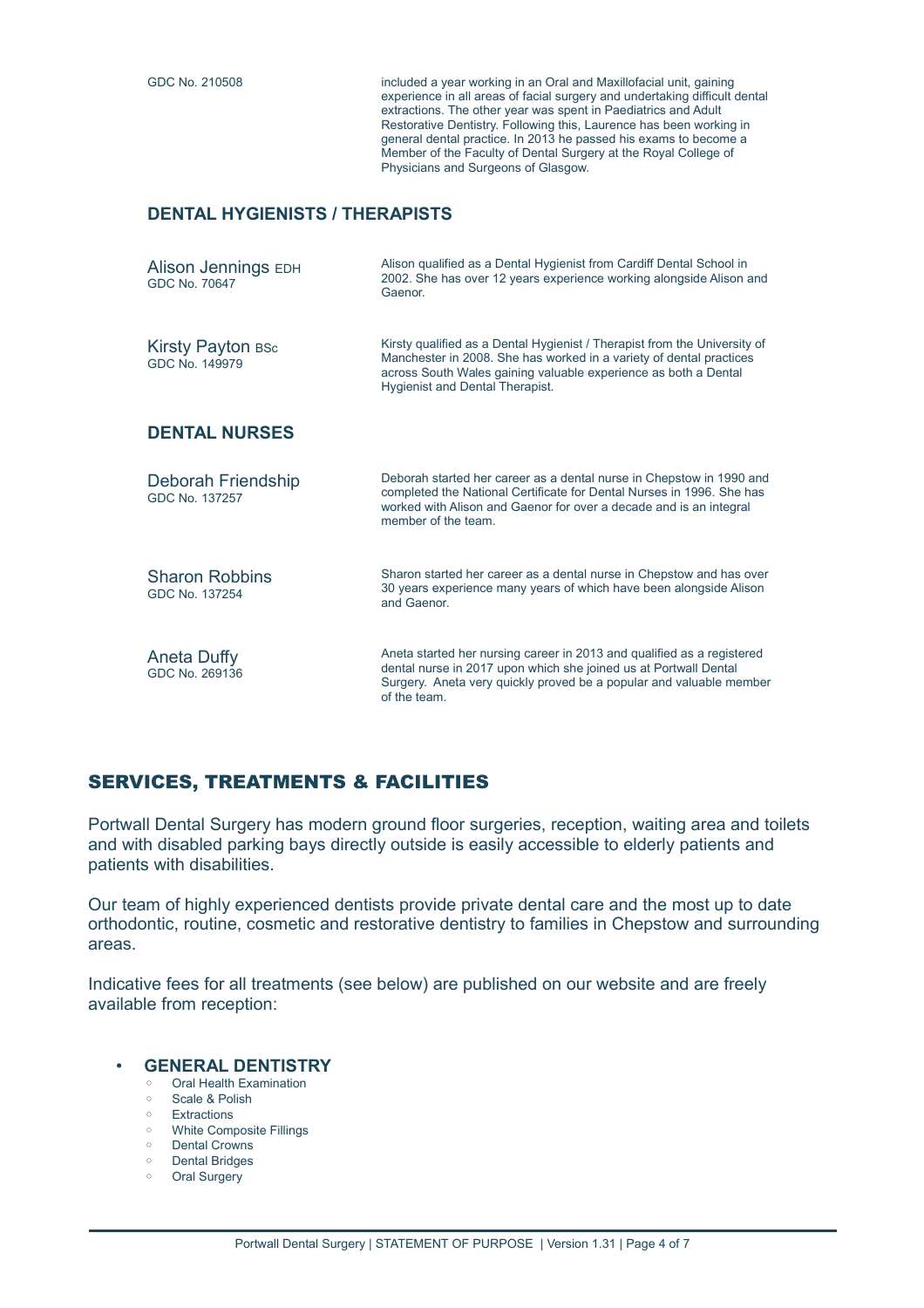#### • **COSMETIC DENTISTRY**

- Veneers
- Gum & Tooth Reshaping
- Teeth Whitening
- Smile Makeover

#### • **GUM DISEASE & HEALTH**

◦ Advanced Gum Health Care

#### • **ENDODONTICS**

◦ Root Canal Treatment

#### • **DENTAL IMPLANTS <sup>1</sup>**

- Dental Implants
- Implant Supported Dentures
- Bone Grafting

#### • **ADVANCED RESTORATIVE DENTISTRY**

- Worn Teeth Treatment
- Reconstructive Treatment

### • **CHILDREN'S DENTISTRY**

- Dental Anxiety Care
- Trauma Care
- Prevention Therapy
- Restorative Care

#### • **EMERGENCY**

◦ Dental Emergency Treatment

1 Dental Implants are carried out by Dr Gaenor Davison. Gaenor is a Fellow of the Royal College of Surgeons of Edinburgh and a member of the Association of Dental Implantology. She has a special interest in Dental Implants and many years experience. Gaenor's preferred product is at present Astratech by Dentsply Sirona.

# PATIENT VIEWS

Patient feedback (good or bad) is very important to us and helps us maintain a consistently high quality service. Patient feedback forms are dotted around the practice for patients to complete if they wish.

## COMPLAINTS

We take complaints very seriously and are dedicated to providing a high quality service. Our complaints policy and procedure was developed in accordance with documentation provided by the British Dental Association (BDA), the General Dental Council (GDC) and HIW Wales and is available for inspection from reception. Information is also available on our website www.portwall.co.uk.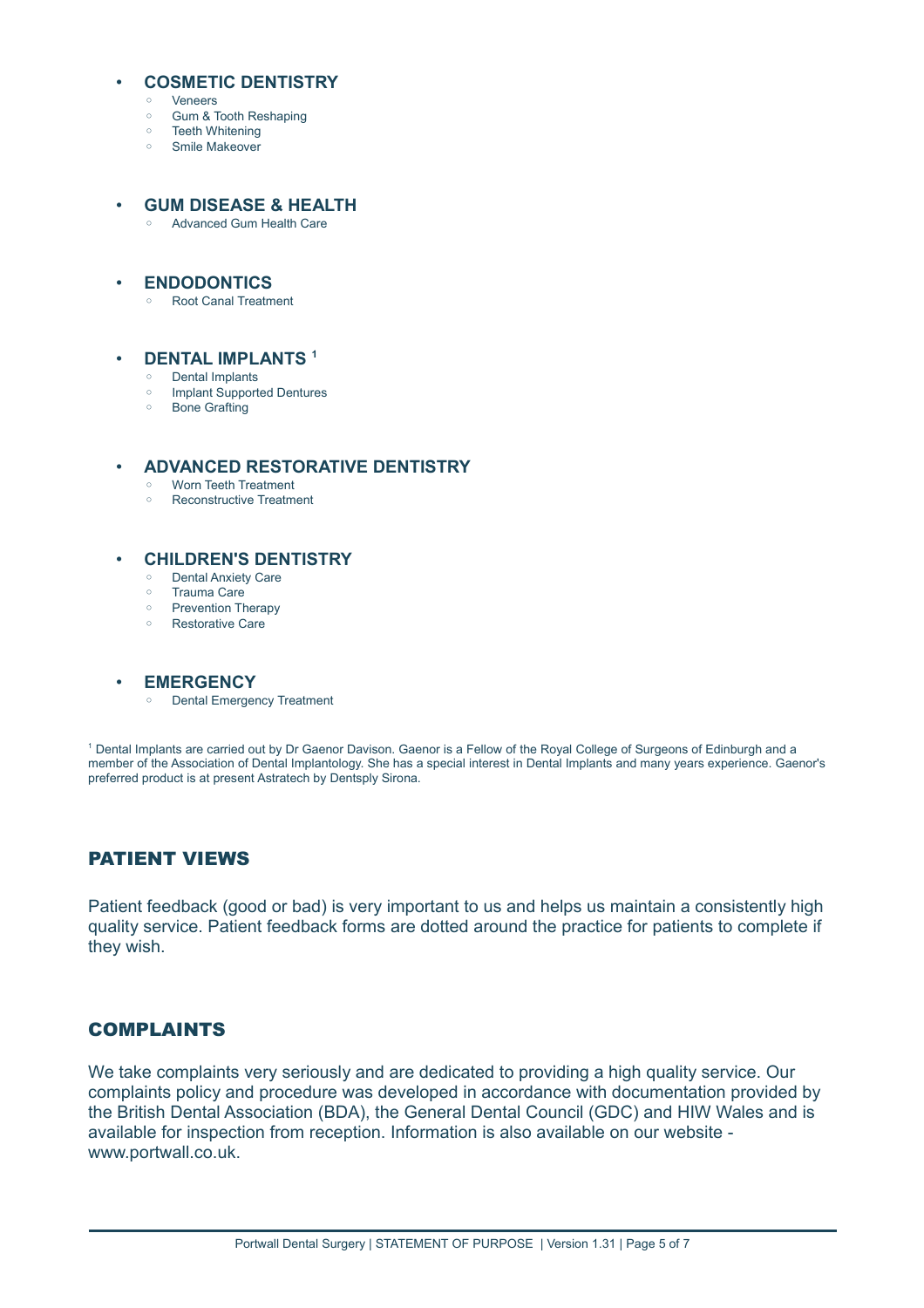Complaints are managed by our Complaints Manager Dr Alison Jones.

If a complaint is about any aspect of clinical care or associated charges it will normally be referred to the dentist concerned, unless the patient does not want this to happen.

We aim to acknowledge all formal complaints in writing and enclose a copy of our procedure within 3 working days. We will offer to discuss the complaint at a time agreed with the patient, asking how the patient would like to be kept informed of developments, for example, by telephone, face to face meetings, letters or e-mail.We seek to investigate and address complaints within 10 workings days.

Our complaints procedure details contact details for HIW and the GDC should we fail to resolve any complaints to a satisfactory level.

# PRIVACY & DIGNITY

Our practice treats ALL patients, irrespective of their ethnic origin, religious or cultural beliefs, sexual orientation, or age with respect and patience at all times.

We also take patient confidentiality very seriously. All team members receive regular reminders and training regarding its importance and compliance with the Data Protection Agency.

Patient records are only accessible by team members involved in the care / treatment of patients which is carried out in a private clinical environment.

All computerised systems are username and password protected with dental software designed for use in a clinical environment. Printed confidential information is strictly protected and / or destroyed in accordance with recommended guidelines.

# OPENING HOURS & OUT OF HOURS CARE

Our practice is open 8:30 am – 5:30 pm Monday – Thursday and 8:30 am – 3:45 pm Friday.

An emergency service is provided to registered and non-registered patients and is free to plan members. The emergency service offers telephone advice out of surgery hours until 8:00 pm Monday – Friday and 10:00 am – 4:00 pm on weekends and bank holidays.